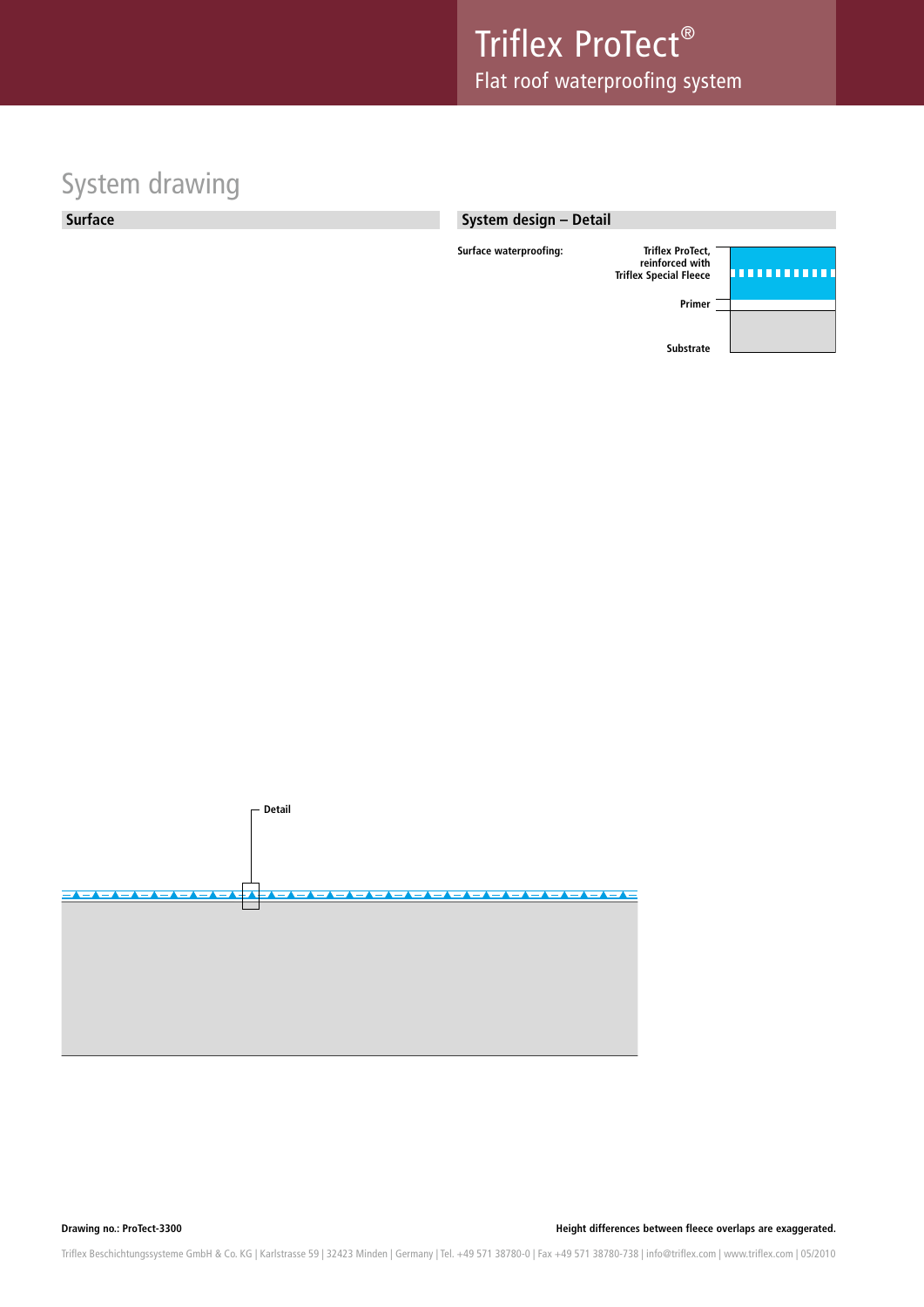## System drawing

### **Wall junction**

### **System design – Detail**

| Surface waterproofing: | <b>Triflex ProTect,</b><br>reinforced with<br><b>Triflex Special Fleece</b>      |  |
|------------------------|----------------------------------------------------------------------------------|--|
| Detail waterproofing:  | Triflex ProDetail,<br>reinforced with<br><b>Triflex Special Fleece</b><br>Primer |  |
|                        | <b>Substrate</b>                                                                 |  |



**Min. 5 cm**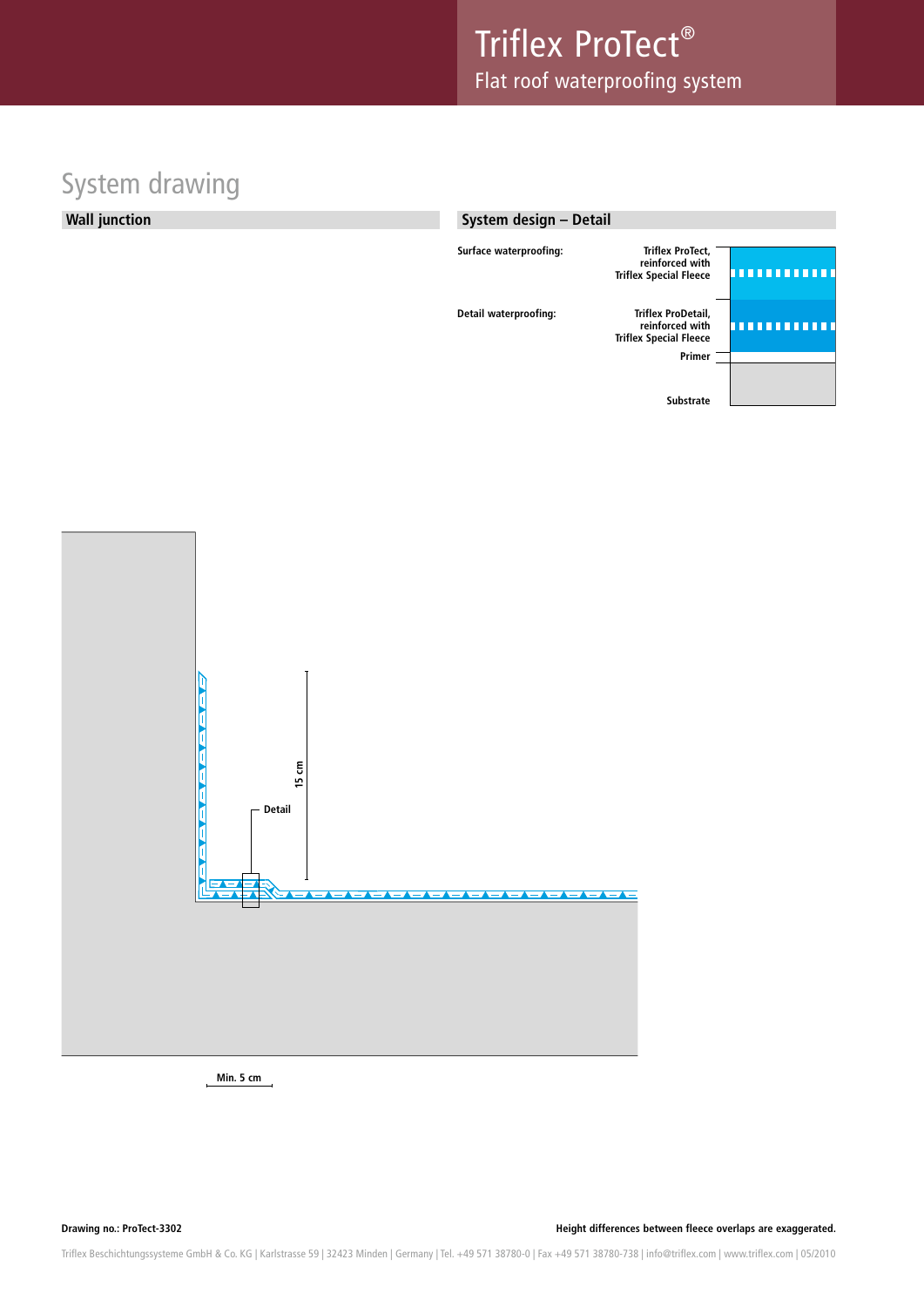# System drawing

**Gully**

### **System design – Detail**

| Surface waterproofing: | <b>Triflex ProTect,</b><br>reinforced with<br><b>Triflex Special Fleece</b>      |  |
|------------------------|----------------------------------------------------------------------------------|--|
| Detail waterproofing:  | Triflex ProDetail,<br>reinforced with<br><b>Triflex Special Fleece</b><br>Primer |  |
|                        | <b>Substrate</b>                                                                 |  |



**Drawing no.: ProTect-3304 Height differences between fleece overlaps are exaggerated.**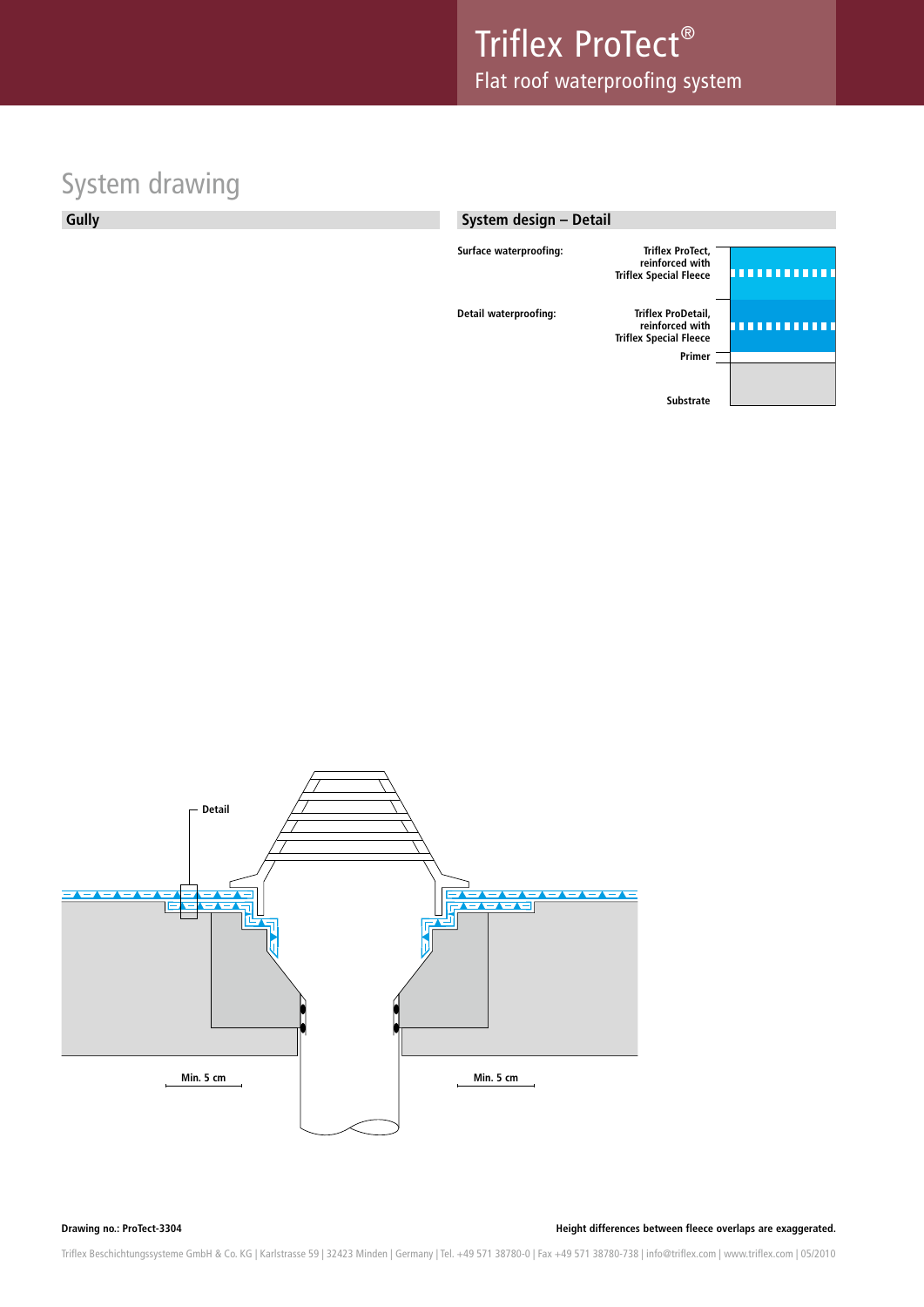## System drawing

### **Penetration**

### **System design – Detail**





**Drawing no.: ProTect-3305 Height differences between fleece overlaps are exaggerated.**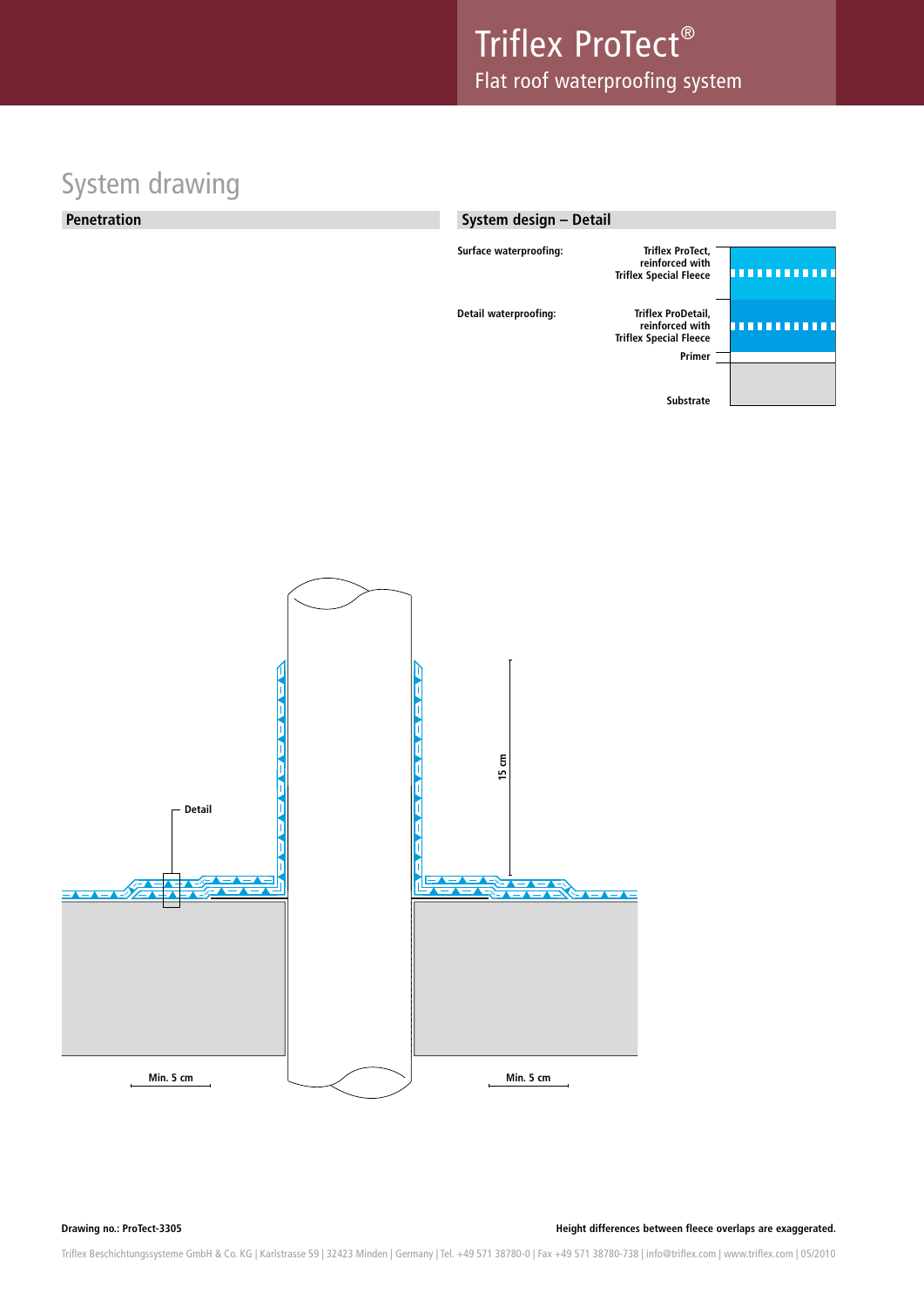## System drawing

### **Edge finishing with bracket-mounted gutter**

| System design - Detail |                                                                             |  |
|------------------------|-----------------------------------------------------------------------------|--|
| Surface waterproofing: | <b>Triflex ProTect,</b><br>reinforced with<br><b>Triflex Special Fleece</b> |  |
| Detail waterproofing:  | Triflex ProDetail,<br>reinforced with<br><b>Triflex Special Fleece</b>      |  |
|                        | Primer                                                                      |  |
|                        | <b>Substrate</b>                                                            |  |



**Min. 5 cm**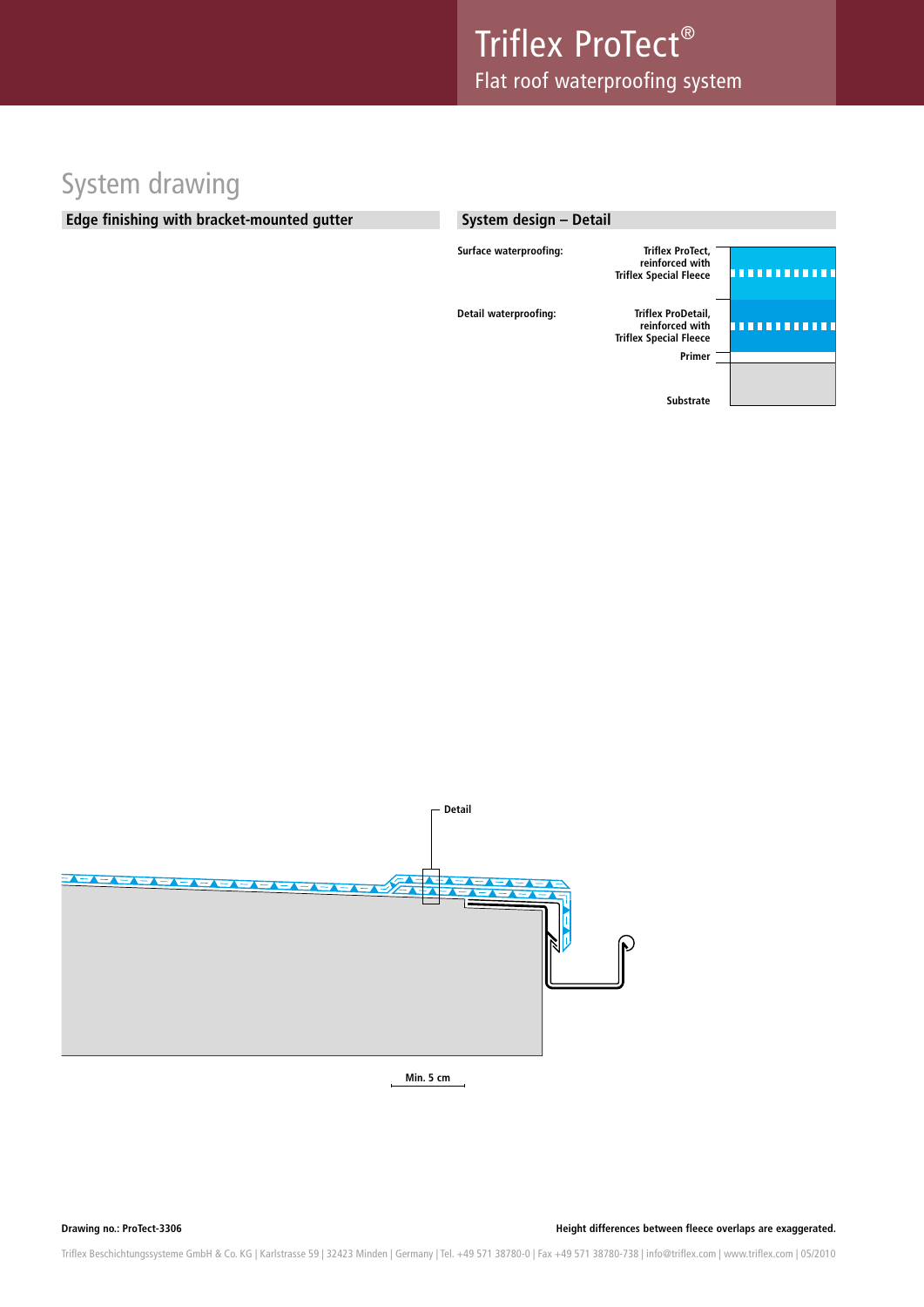## System drawing

### **Parapet edge finishing**

### **System design – Detail**

| Surface waterproofing: | <b>Triflex ProTect,</b><br>reinforced with<br><b>Triflex Special Fleece</b>      |  |
|------------------------|----------------------------------------------------------------------------------|--|
| Detail waterproofing:  | Triflex ProDetail,<br>reinforced with<br><b>Triflex Special Fleece</b><br>Primer |  |
|                        | <b>Substrate</b>                                                                 |  |



**Min. 5 cm**

**Drawing no.: ProTect-3303 Height differences between fleece overlaps are exaggerated.**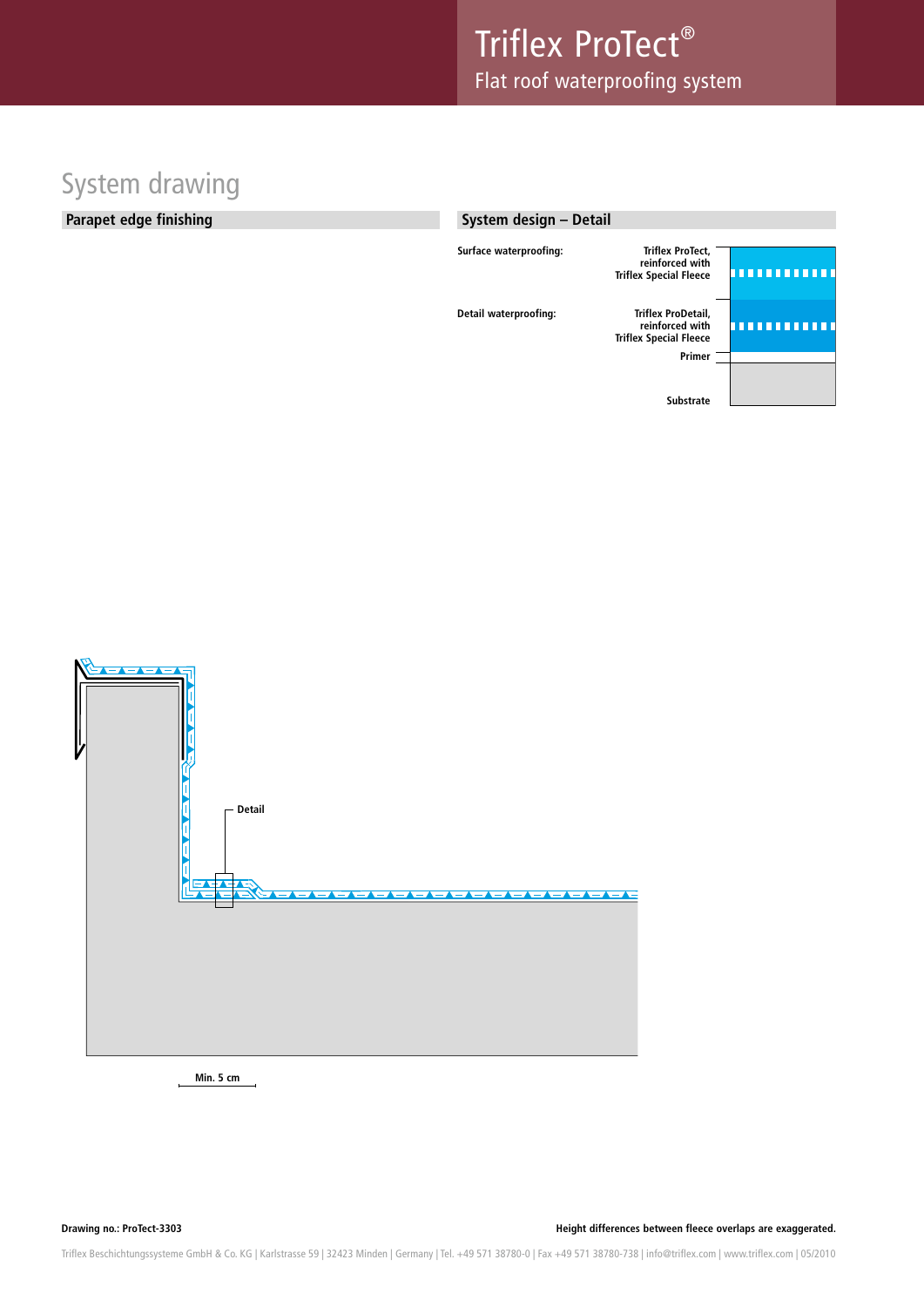# System drawing

### **Light dome**

### **System design – Detail**

| Surface waterproofing: | <b>Triflex ProTect,</b><br>reinforced with<br><b>Triflex Special Fleece</b>      |  |
|------------------------|----------------------------------------------------------------------------------|--|
| Detail waterproofing:  | Triflex ProDetail,<br>reinforced with<br><b>Triflex Special Fleece</b><br>Primer |  |
|                        | <b>Substrate</b>                                                                 |  |



**Min. 5 cm**